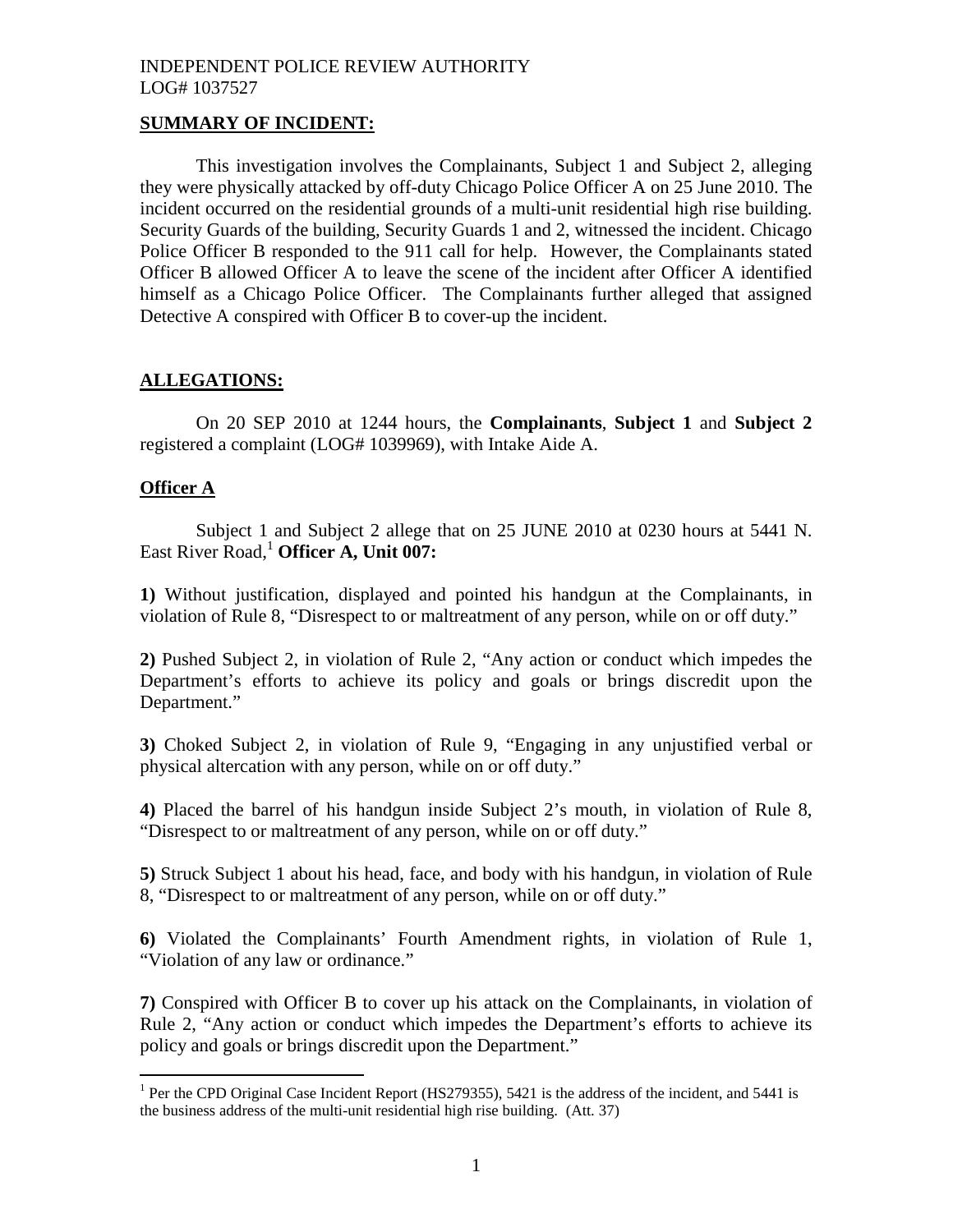**8)** Directed profanity toward the Complainants, in violation of Rule 8, "Disrespect to or maltreatment of any person, while on or off duty."

**9)** Failed to document his encounter with the Complainants, in violation of Rule 6, "Disobedience of an order or directive, whether written or oral," and Rule 10, which prohibits "[i]nattention to duty," in contravention of Special Order S09-05-01, which mandates that Department members accurately document their actions and include necessary information in reports.

# **Officer B**

Subject 1 and Subject 2 allege on 25 JUNE 2010 at 0230 hours at 5441 N. East River Road, that **Officer B, Unit 016:**

**1)** Violated Subject 1's and Subject 2's Fourteenth Amendment rights by failing to provide them with police service.

**2)** Conspired with Officer A to cover up the criminal attack on Subject 1 and Subject 2 by Officer A, in violation of Rule 2, "Any action or conduct which impedes the Department's efforts to achieve its policy and goals or brings discredit upon the Department."

**3)** Failed to document his encounter with Officer A, in violation of Rule 6, "Disobedience of an order or directive, whether written or oral," and Rule 10, which prohibits "[i]nattention to duty," in contravention of Special Order S09-05-01, which mandates that Department members accurately document their actions and include necessary information in reports.

Additionally, the R/I further alleges that:

4) On 06 MAY 2011 at 0635 hours at the Independent Police Review Authority (IPRA), Officer B gave a false statement to Investigator A regarding his contact with Officer A, in violationof Rule 14, which prohibits ["](#page-1-0)making a false report, written or oral."

# **Detective A, Unit 630:**

In their civil lawsuit, Subject 1 and Subject 2 alleged that **Detective A, Unit 630**:

1) Violated Subject 1's and Subject 2's Fourteenth Amendment rights by failing to provide them with police service.

2) Conspired to cover up the criminal attack against Subject 1 and Subject 2.

<span id="page-1-0"></span> $2^{2}$  In that interview, Officer B falsely stated that he had neither seen nor spoken with Officer A at the scene, and that the Officer A had left the scene before Officer B arrived. (Att. 63 at pp. 13-14)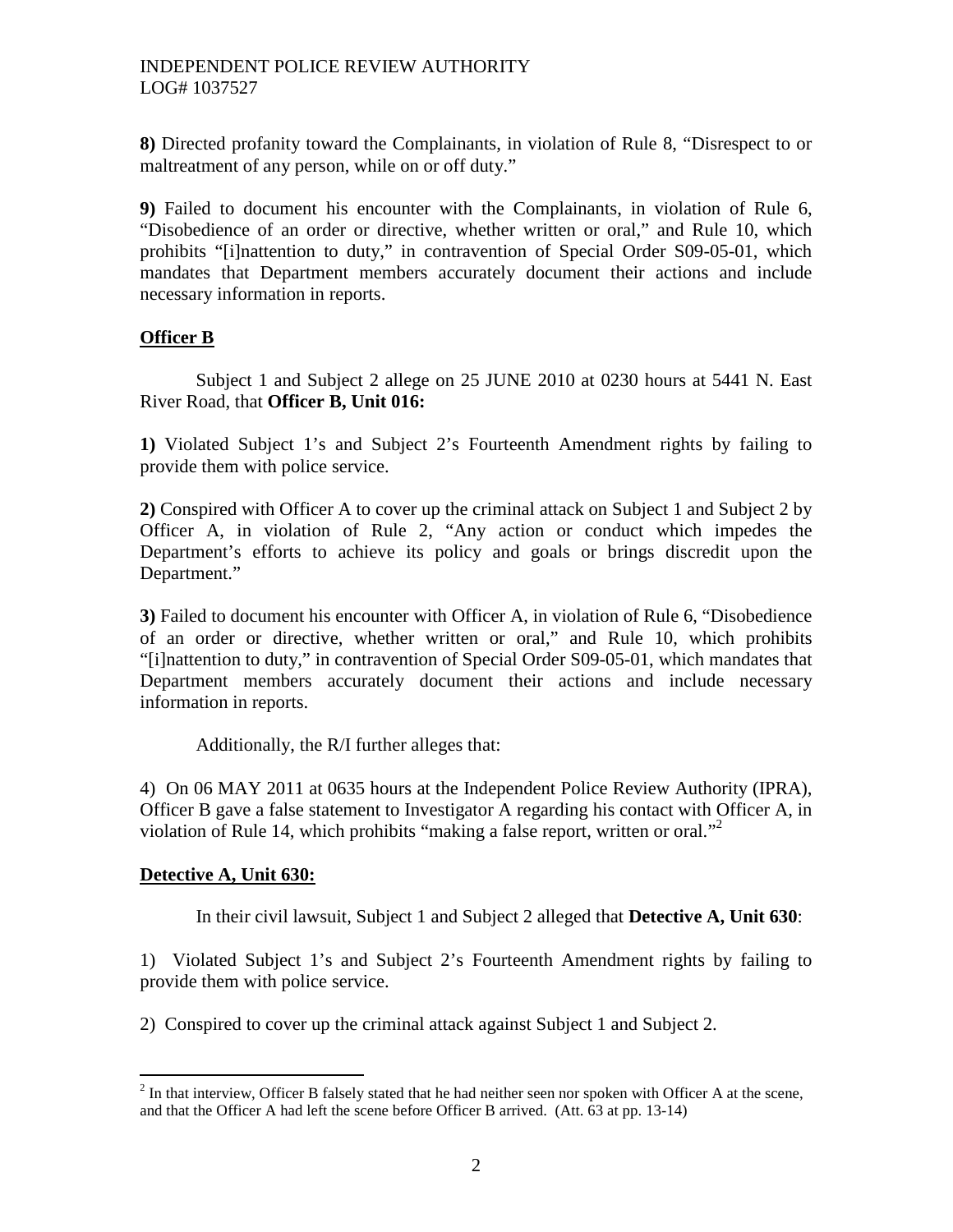3) Failed to properly document his encounter with Officer A at the scene of the incident.

## **APPLICABLE RULES**

**Rule 1**: Prohibits violation of any law or ordinance.

**Rule 2**: Prohibits any action or conduct which impedes the Department's efforts to achieve its policy and goals or brings discredit upon the Department.

**Rule 6**: Prohibits disobedience of an order or directive, whether written or oral.

**Rule 8**: Prohibits disrespect to or maltreatment of any person, while on or off duty.

**Rule 9:** Prohibits engaging in any unjustified verbal or physical altercation with any person, while on or off duty.

**Rule 10**: Inattention to duty.

**Rule 14**: Prohibits any action or conduct which impedes the Department's efforts to achieve its policy and goals or brings discredit upon the Department.

General Order 03-02 Use of Force Guidelines

Special Order S09-05-01 Department Reports and Letters of Clearance

## **INVESTIGATION:**

In an **Initiation Report** dated 26 JUNE 2010**,** Sergeant A documented that he interviewed Subject 1, Subject 2, and Witness Security Guard 1. All parties related essentially the same account of the incident to Sergeant A. Security Guard 1 stated that anunknown officer (now known to be Officer  $A$ )<sup>3</sup> approached him in the parking lot of the Pavilion Condominium complex. Officer A displayed a silver-colored badge, and identified himself as a police officer to Security Guard 1. Officer A requested Security Guard 1 give him a ride to his vehicle. Security Guard 1 agreed to do this. Along the way, Security Guard 1 made a stop on the complex grounds to inform Subject 1 and Subject 2 to leave the area.

Officer A suddenly exited the security vehicle and engaged in a verbal altercation with Subject 1 and Subject 2. Officer A displayed his badge to Subject 1 and Subject 2, and stated that he was an "Englewood copper." Officer A then drew his gun, and physically attacked Subject 1 and Subject 2. Officer A struck Subject 1 several times about the body with his gun as he chased after him. Officer A also struck Subject 2 on

<span id="page-2-0"></span><sup>&</sup>lt;sup>3</sup> The City of Chicago Department of Law informed IPRA that the Complainants positively identified Officer A during a photo viewing relative to the Complainants' civil matter.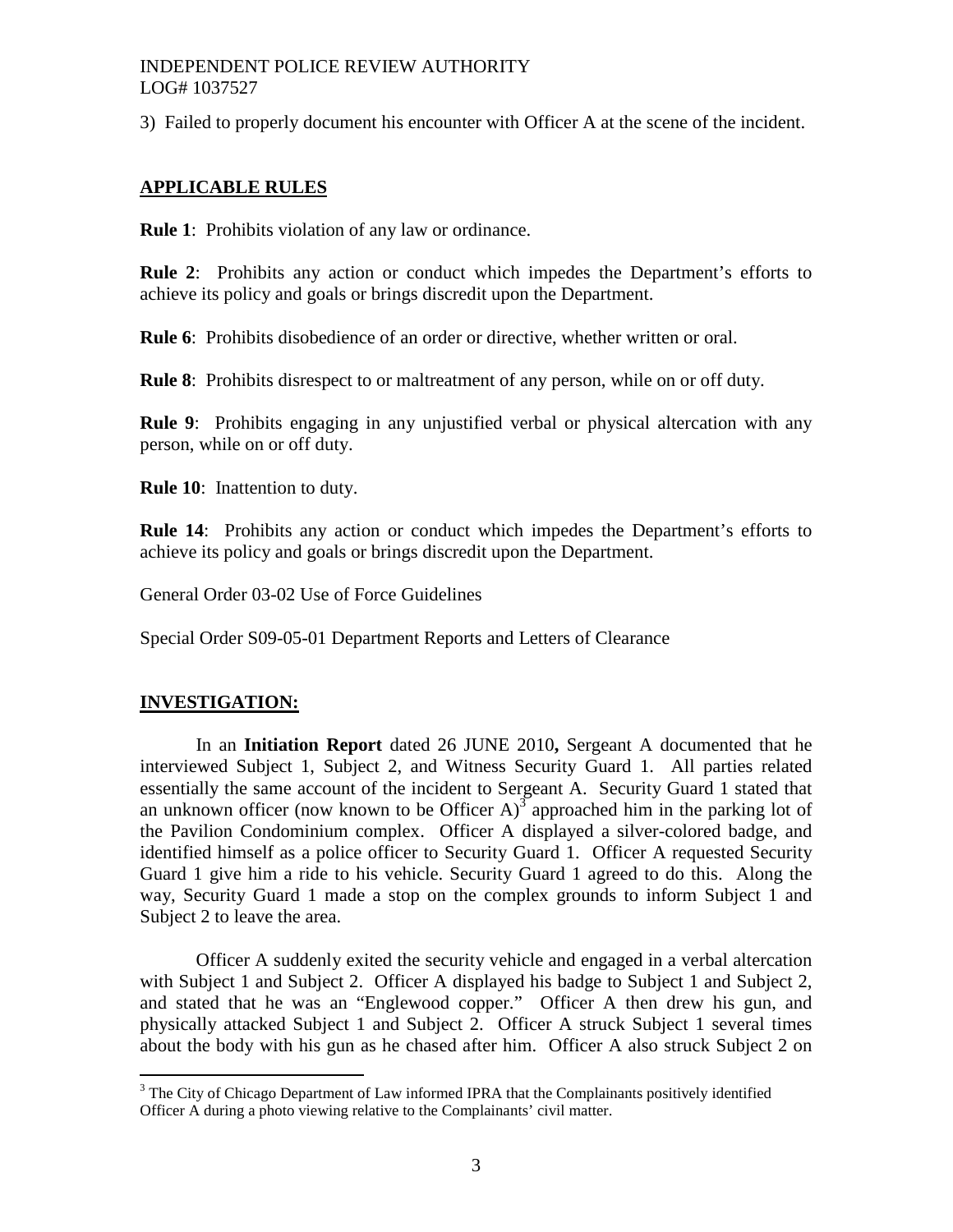her hand with his gun. Officer A pointed his gun directly toward Subject 2's face and then fled the scene.

Subject 1 was transported to Resurrection Hospital by Chicago Fire Department Ambulance #2. Evidence Technician A responded to the hospital to photograph Subject 1 and Subject 2. Subject 1 sustained cuts and swelling to his fingers on his left hand, bruising to his right shoulder, cuts to his back, contusions to the top, back and side of his head, and he also complained of pain to his left calf. Subject 2 sustained bruising and swelling to her middle finger on her left hand, but she refused medical treatment. (Att. #4).

The **Original Case Incident Report** (**RD# HS-379355) dated 26 JUNE 2010,** was completed by Officer B. Officer B documented that he responded to a disturbance call at 5421 N. East River Road. He observed the victim, Subject 1, lying on the ground, and Subject 2 screaming for help. Officer B immediately requested medical assistance to the scene. Security Guard 1 informed Officer B that Subject 1, Subject 2 and an unknown officer (now identified as Officer A) were engaged in a verbal altercation and then Officer A struck Subject 1 and Subject 2 with his gun. Officer A then entered the security vehicle, and stated that he was a police officer who needed assistance. According to Officer B's report, Security Guard 1 stated that Officer A had exited the security vehicle and fled toward the parking lot prior to Officer B's arrival. Subject 2 also informed Officer B that Officer A had flashed a badge, and stated that he was an officer. Subject 2 refused medical attention. Subject 1 was listed in good condition per Dr. Jordan. An Evidence Technician was requested to photograph Subject 1 and Subject 2. (Att. #5).

The **Chicago Fire Department Incident Detail Report dated 26 JUNE 2010** documents that paramedics responded to a call of a Battery Victim at 5421 N. East River Road, Chicago, IL. Subject 1 complained of shoulder pain, head pain, hand pain, and swelling to his hand. Paramedics found Subject 1 on the ground, complaining of being pistol-whipped. Subject 1 admitted to having a few drinks and had an odor of alcohol on his breath. Subject 1 was assessed with multiple/blunt trauma. (Att. #10).

**Evidence Technician Photographs dated 26 JUNE 2010** of Subject 1 show what appears to be abrasions to the back of his head, abrasions to his back, bruising and swelling to his left hand and fingers. (Att. #15).

**Evidence Technician Photographs dated 26 JUNE 2010** of Subject 2 show what appears to be abrasions on the left side of her neck, and left hand. (Att. #15).

Subject 1's **Medical Records** from Resurrection Hospital state that Subject 1 was diagnosed with head trauma, shoulder pain, and abrasions/contusions. (Att. #16).

The **Case Supplementary Report** documents that Detective A, Unit 650, was assigned this investigation. The report relates essentially the same information as the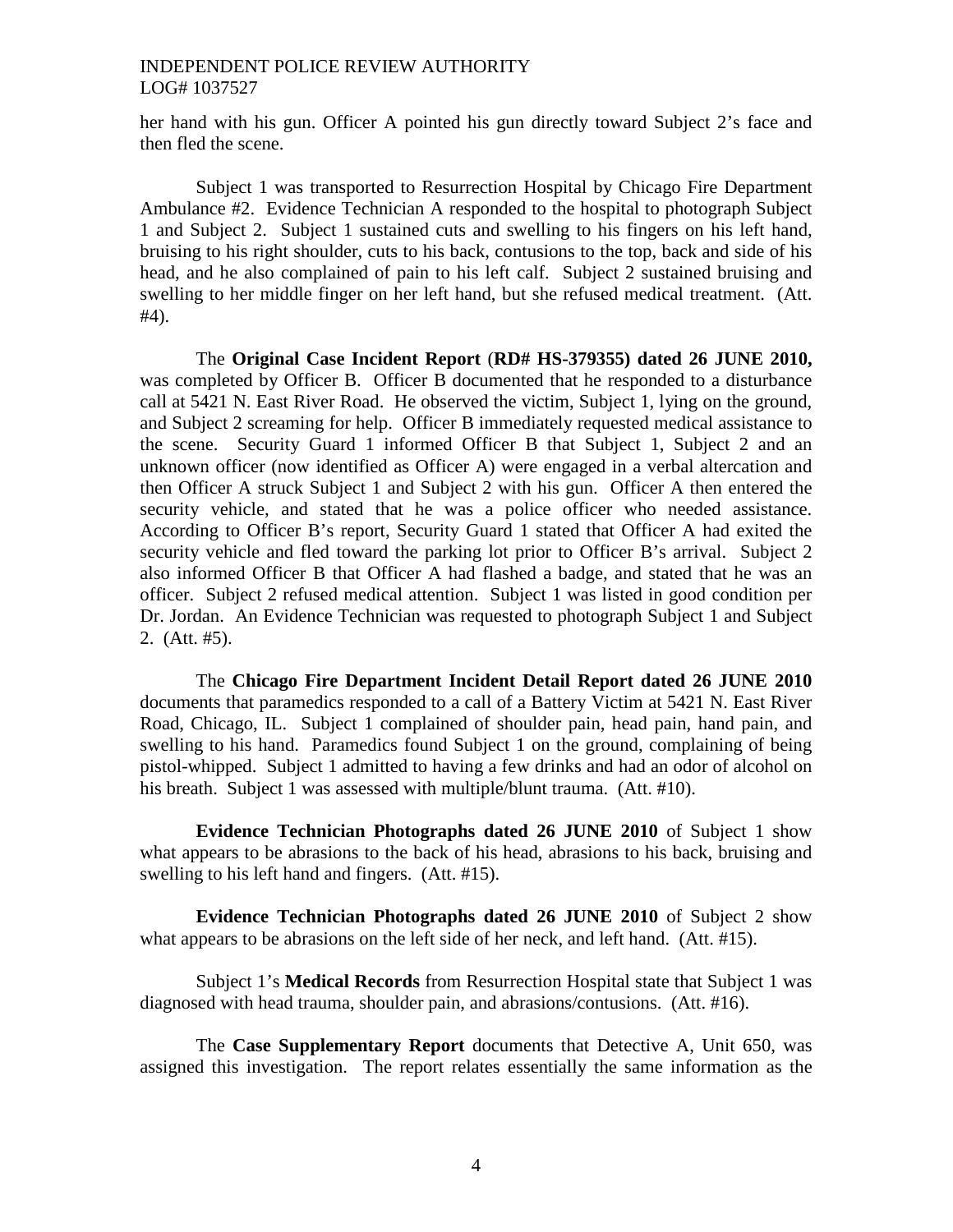Case Incident Report. In addition, the report documents that Detective A's attempt to contact Subject 1 and Subject 2 via mail was unsuccessful. (Att. #6).

In a **statement** to IPRA on 24 SEP 2010, **Subject 1** stated that, on June 25, 2010 at approximately 2:30 a.m., he was walking with his girlfriend Subject 2 at the Pavilion Condominium Complex and that they were there to meet a friend. Subject 1 and Subject 2 had stopped at a rest area on the grounds. Security Guard 1 approached Subject 1 and Subject 2 and informed them that the rest area was closed. Subject 1 and Subject 2 prepared themselves to leave the area. Suddenly, Officer A exited the passenger side of the security vehicle screaming profanity at them. Officer A was holding a beer bottle in his hand. Subject 1 told Officer A to calm down, that they were leaving.

Officer A pulled out a police badge, stated that he was an "Englewood police officer" then drew his gun. Subject 1 raised his hands above his head. Officer A approached Subject 1 and struck him on the back of his head with the gun. Subject 2 screamed, "Stop!" Officer A grabbed Subject 2 by her neck, and slapped a bottle she was holding from her hand. Officer A then placed the barrel of his gun in Subject 2's mouth, and stated, "Just shut your mouth or I'm gonna blow your fuckin brains out."

Subject 1 attempted to distract Officer A by calling him names and cursing at him. Officer A pushed Subject 2 away and ran toward Subject 1. Officer A struck Subject 1 about his hands and back with his gun, as Subject 1 attempted to defend himself. Officer A cocked his gun and pointed it toward Subject 1's head. Subject 1 leaped over the security vehicle to get away from Officer A. While Subject 1 was on the ground, Officer A grabbed him by the back of his shirt, lifted his shirt up, and struck him about his upper body with his gun. Subject 2 screamed for Security Guard 1 to call the police. Officer A then kicked Subject 1 on the shoulder, dislocating it. Subject 1 stated that Security Guard 1 appeared to be in shock. An unknown female screamed from the complex, "Hey what's going on?" At that point Security Guard 1 and Officer A entered the security vehicle and drove away.

Subject 1 and Subject 2 went to the security office where they called the police. Chicago Police Officer B responded to the scene alone. Subject 1 was lying on the ground and bleeding. Subject 1 stated that he could not move and that he was "out of it." Subject 2 carried Subject 1 to an area just outside of the main office of the complex. Security Guard 1 and Officer A approached Subject 2 and Subject 1. Immediately, Subject 2 told Officer B that Officer A was the one that beat them, and that he had a gun. Officer A approached Subject 1 and started yelling at him. Officer B approached Officer A and asked, "What's going on?" Officer A showed Officer B his badge, gun, and stated that he was a cop.

Officer B allowed Officer A to walk away from the scene without making a report or taking any information. An ambulance arrived at the scene and transported Subject 1 and Subject 2 to the hospital. Sergeant A reported to the hospital to interview Subject 1 and Subject 2, and to have them photographed. Subject 1 sustained abrasions to his head and back, lacerations to his hands, and a dislocated shoulder. Subject 1 described Officer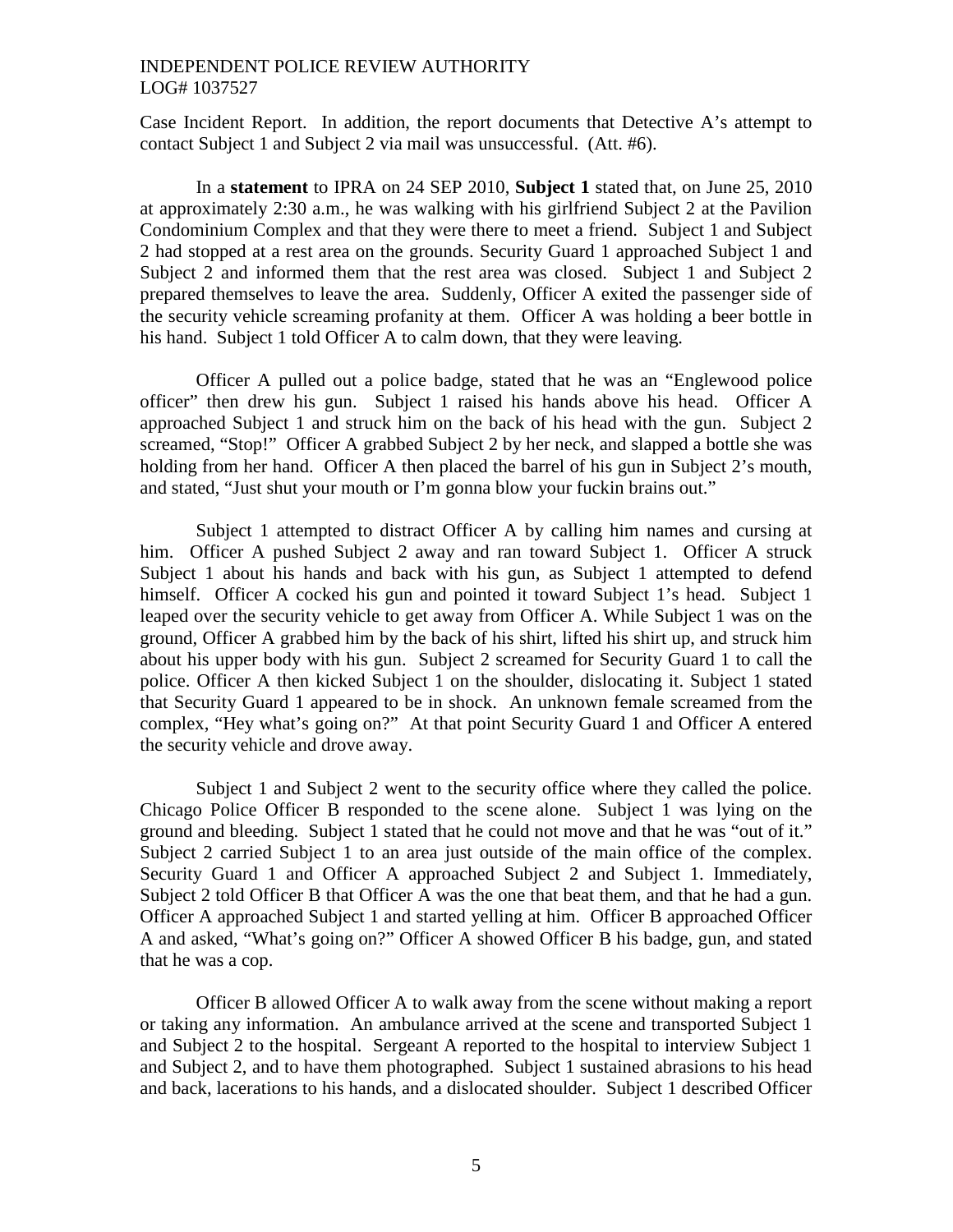A as white male, casually dressed, 6'0", 200 lbs., bald-headed, and mid-thirties. (Att. #24).

In a **statement** to IPRA on 24 SEP 2010, **Subject 2** provided essentially the same account of the incident as Subject 1. In addition, Subject 2 stated that she used Subject 1's cellular telephone to call 911. Subject 2 sustained scratches to her neck and a laceration and swelling to her left hand. Subject 2 related that after Officer A identified himself as an officer to Officer B, Officer B stated, "Oh, just get out of here." (Att. #30).

In 2010, **Subject 1 and Subject 2** also filed a **federal civil rights lawsuit (Case No. 10-C-4193)** in the United States District Court for the Northern District of Illinois against Defendants Officer A, Officer B and the City of Chicago.

On July 31, 2012, Plaintiffs/Complainants accepted Defendants' offer of judgment made pursuant to Fed. R. Civ. P.  $68<sup>4</sup>$  $68<sup>4</sup>$  $68<sup>4</sup>$  Judgment was entered in favor of Plaintiffs/Complainants and against Defendants Officer A, Officer B and the City of Chicago in the amount of \$160,000. The judgment amount was allocated as follows: \$75,000 to Subject 1; \$20,000 to Subject 2; and \$65,000 to Plaintiffs'/Complainants' attorneys for fees and costs incurred to litigate the case. See Case Docket #379.

In a **statement** to IPRA on 12 MAY 2011, **Sergeant A** essentially related the information in his Initiation Report. In addition, he related that he responded to a battery in progress call involving an off-duty officer. Upon arriving at the scene Sergeant A spoke to Officer B, Subject 1, Subject 2, the paramedics, and the security guards of the complex. Officer B informed Sergeant A that Subject 1 and Subject 2 had been attacked by an unknown individual with a weapon, who identified himself as a police officer. Sergeant A stated that Officer B never mentioned that he had contact with the unknown individual (now known as Officer A). (Att. #62).

**Security Guard 1,** a private security guard at the Pavilion Apartment complex, witnessed the incident and documented his observations in an **Incident Report dated 26 JUNE 2010.** According to his Incident Report, Security Guard 1 was patrolling in a security vehicle when he first encountered Officer A. Officer A displayed his badge, stated that he was a "cop" and that he could not find his vehicle, entered the security vehicle over Security Guard 1's protestations, and told Security Guard 1 to drive. Officer A was holding a bottle of Bud Light beer in his hand, and "appeared to be intoxicated."

As Security Guard 1 was driving, he received a radio call from his supervisor dispatching him to a noise complaint. As Security Guard 1 approached a picnic area, he noticed a Hispanic male and a Hispanic female (now known to be Subject 1 and Subject 2) therein. Security Guard 1 told Subject 1 and Subject 2 that the picnic area was closed; they said "Ok," and stood up to leave.

<span id="page-5-0"></span><sup>&</sup>lt;sup>4</sup> The offer of judgment was made prior to trial, and because it was accepted there was no trial. Offers of judgment are not accompanied by any type of explanatory or analytical order.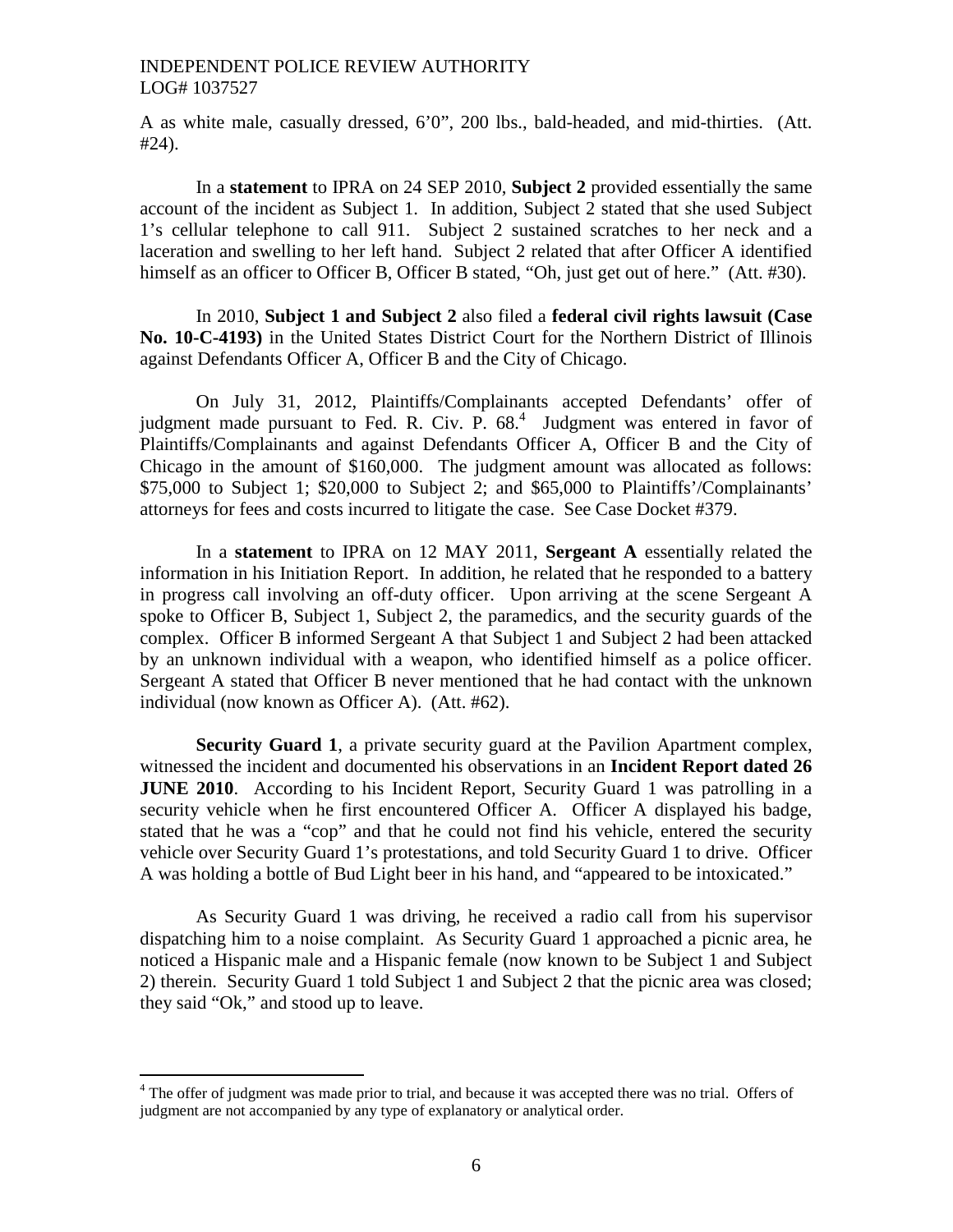Officer A then exited the security vehicle, fell to the ground, got up, and stated, "You heard him, get the fuck outta of here." A verbal dispute ensued between Subject 1, Subject 2 and Officer A. Security Guard 1 attempted to intervene, telling Officer A "it was ok, and that they were leaving." Subject 1 and Subject 2 asked Security Guard 1 what was wrong with his partner (Officer A). Officer A displayed his badge and stated that he was a cop. Subject 1 stated, "I'm a cop killer." Officer A drew his gun and pointed it towards Subject 1 and Subject 2. Security Guard 1 told Officer A to stop and to put his gun away; when that failed, Security Guard 1 notified his supervisor, Security Guard 2, and asked him to call 911.

Officer A pushed Subject 1 around and struck him with the gun. Officer A then pushed Subject 2 and struck her hand, causing her to drop the Red Bull can she was holding. He then continued hitting Subject 1. After telling Officer A many times to stop, Security Guard 1 finally convinced him to get back into the security vehicle. Security Guard 1 informed Subject 1 and Subject 2 that 911 had been called, and then drove Officer A to the security office. Security Guard 1 indicated that he drove Officer A around "making time for CPD to arrive." During that drive, Officer A stated, "Yeah, that's how we do it in Englewood."

When Officer A spotted a CPD vehicle outside the security office, he told Security Guard 1 to keep driving and not to stop. Security Guard 1 refused. Subject 1, Subject 2 and Security Guard 1's supervisor Security Guard 2 were already at the security office. Upon spotting Officer B, Subject 2 immediately pointed to Officer A and told Officer B "he has a gun!" Officer B approached Officer A "for a few seconds [and] talked something [Security Guard 1] could not understand." Officer B then asked Subject 1 and Subject 2 what had happened; Officer A walked away and left the scene while that discussion was occurring. Officer B summoned an ambulance to the scene, which transported Subject 1 and Subject 2 to the hospital. (Att. #46).

In his **report dated 26 JUNE 2010**, **Security Guard 2** related that he received a radio call from Security Guard 1 informing him that Subject 1 had been assaulted. Security Guard 2 called 911. Subject 1 and Subject 2 arrived at the security office, and moments later Officer B arrived. Security Guard 2 told Officer B what he knew about the incident. A few minutes later, Security Guard 1 and Officer A arrived at the security office. Officer A approached Officer B and they briefly spoke. Immediately after speaking to Officer B, Officer A "briskly" walked away from the scene toward the parking lot. Subject 1 and Subject 2 approached Officer B and spoke to him. Subject 1 informed Officer B that he had been physically assaulted by Officer A and requested medical assistance. Subject 1 and Subject 2 informed Security Guard 2 that Officer A had identified himself as a police officer; and that they did not know why he attacked them with a pistol. Thereafter, Subject 1 and Subject 2 were transported to the hospital. (Att. #46).

In a **statement** to IPRA on 06 MAY 2011, **Officer B** was interviewed as a **Witness.** Officer B related that he was working alone on the date of incident, and that he responded to a disturbance call at 5421 N. East River Road. Upon arriving at the scene he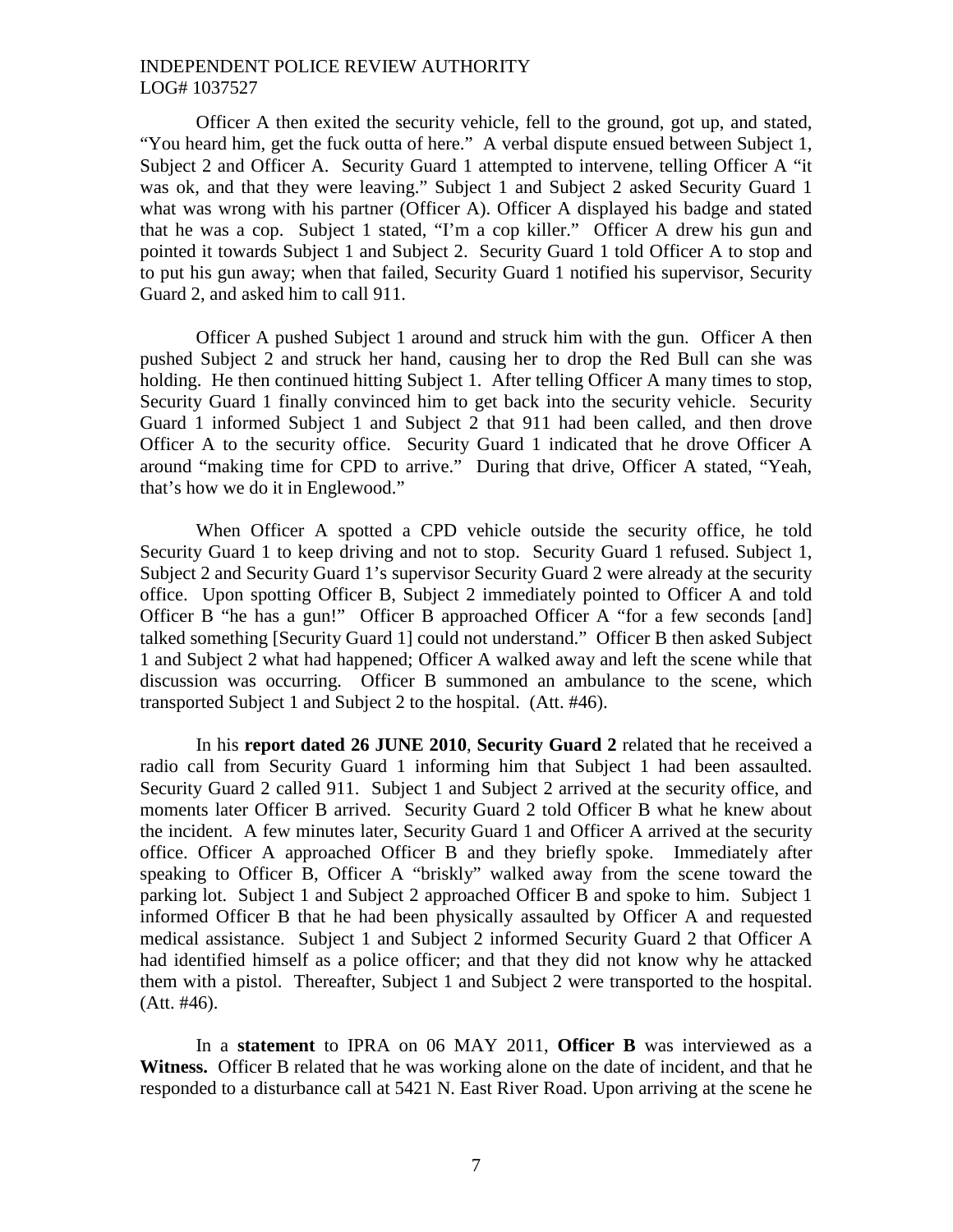observed Subject 1 lying on the ground, and Subject 2 standing over him. Officer B stated that Subject 1 was intoxicated, had slurred speech, and related that the police had beaten him up. Subject 1 directed profanity toward Officer B as he spoke to him. Officer B observed a wound to Subject 1's face, and requested an ambulance. Officer B stated that Subject 2 informed him about the incident with Officer A, but she did not know where Officer A had gone. Officer B assumed that Officer A "just disappeared."

Officer B sent out a flash message description of Officer A. Officer B spoke to Security Guard 1 who briefed him on the incident. Officer B stated that he "guessed" that Security Guard 1 told him that when Officer A observed him, he exited the security vehicle and fled. Officer B stated that he never observed or had any interaction with Officer A. Sergeant A along with another officer responded to the scene. An ambulance arrived at the scene and transported Subject 1 and Subject 2 to the hospital. (Att. #63).

At this point in the investigation, Officer B was served with notice of an allegation that he had violated Rule 14 by making a false statement to Investigator A on 06 MAY 2011 by denying that he had contact with Officer A after arriving on the scene of the disturbance call.

Detective A gave a **deposition** on 20 JANUARY 2012 as a defendant in Complainants' civil lawsuit. At that deposition, Detective A testified that he was not present or even on duty during the events of 25 JUNE 2010; it was his day off. Detective A was assigned to conduct a follow-up investigation. He tried to contact Complainants but was unable to reach either of them.

Officer B gave a **deposition** on 25 APRIL 2012 as a defendant in Complainants' civil lawsuit. At that deposition, Officer B testified that on 25 JUNE 2010, he was dispatched to an in-progress call of a person injured. When he arrived he saw Subject 1 lying on the ground outside near the Cabana Club, and Subject 2 nearby talking on the telephone. Officer B immediately called for an ambulance. Subject 1 screamed profanities at Officer B and refused to answer any questions about what had happened. Subject 2, however, explained what had happened, stating that she and Subject 1 had gotten into a confrontation with a man who struck both Subject 1 and Subject 2 with a handgun, inflicting a small cut on her hand. Subject 2 described the assailant as a bald, white man in his 40s.

After approximately four minutes, Security Guards 1 and 2 arrived. Security Guard 1 told Officer B that Subject 1's assailant (Officer A) earlier jumped into Security Guard 1's security vehicle, and told Security Guard 1 he was "police" without further specification. Security Guard 1 also said Officer A had just been riding in Security Guard 1's security vehicle, but jumped out when he saw Officer B's police vehicle. Officer B claimed he did not see Officer A, neither as Officer A exited Security Guard 1's vehicle nor at any other time.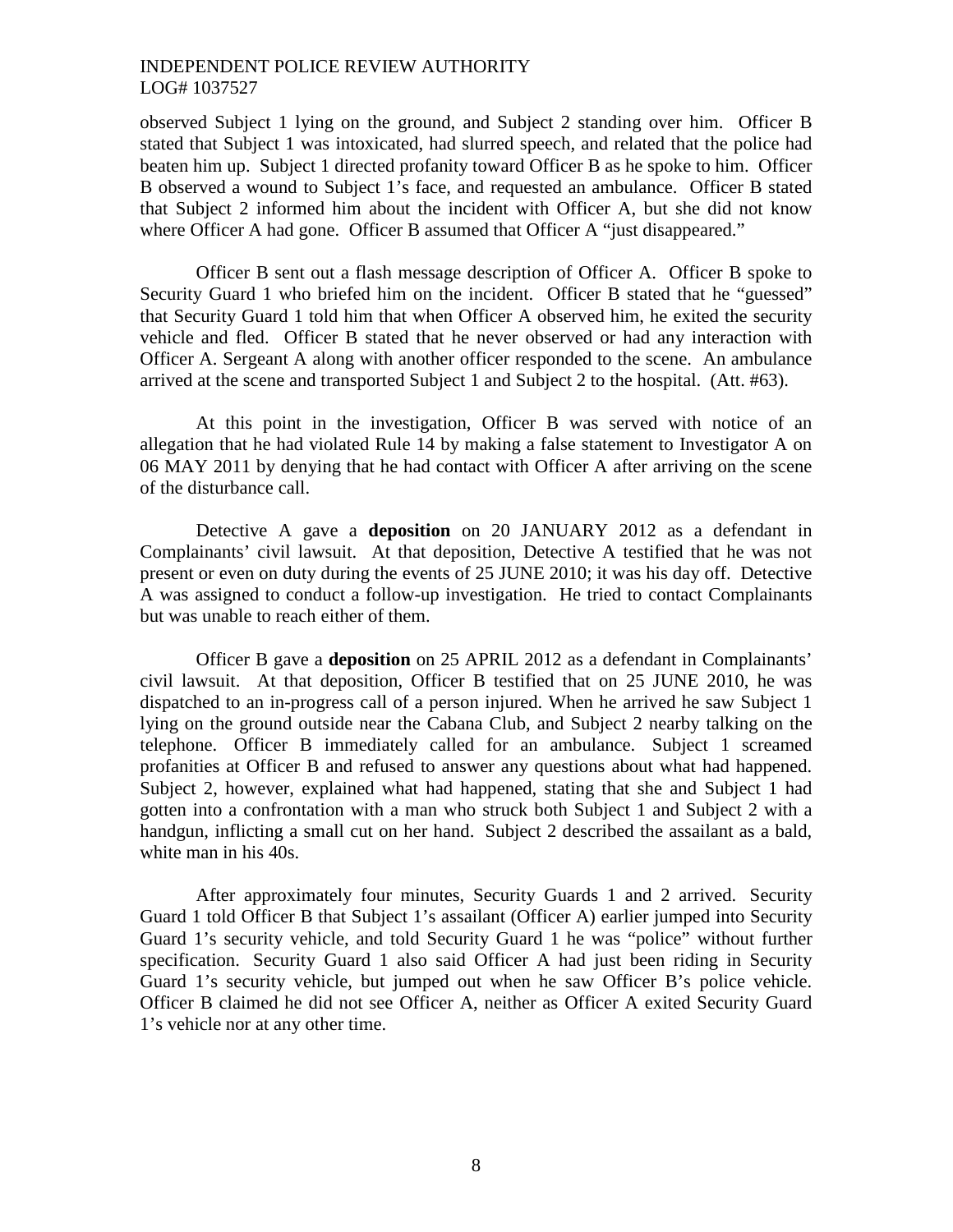Officer B's supervisor, Sergeant A, arrived while paramedics were attending to Subject 1 on the scene. Detective A never responded to the scene; he was assigned to handle the case after the initial case reports were filed.

In a **statement** to IPRA on 14 MAY 2012 regarding the Rule 14 allegation, **Officer B** denied that he gave a false report to Investigator A, and stated that he stood by his previous statement to IPRA on 06 MAY 2011. (Att. #75).

In a **statement** to IPRA on 06 FEB 2014, **Officer A** stated that he has not been deposed or provided a written or oral statement regarding this investigation prior to his interview with IPRA. Officer A stated that he was informed by the Department of Law in JUNE 2012 that the Complainants had identified him as an accused in this investigation after they viewed a photo line-up at Police Headquarters. Officer A could not recall the name of the female lawyer who informed him that he had been identified as an accused. Officer A was aware of the Complainants' Civil Suit, and stated that the suit was settled in the summer of 2012.

On the date and time of the incident, Officer A related that he was leaving the Pavilion Condominiums Complex. Officer A could not find his vehicle. Officer A enlisted the assistance of a security guard at the complex to help him find his vehicle. Officer A entered the security guard's "small truck" and they proceeded to drive around the grounds of the complex to locate Officer A's vehicle. Officer A told the security guard that he was a police officer. The security guard observed two individuals arguing (now known to be the Complainants, Subject 1 and Subject 2). The security guard stopped and exited his vehicle to speak to the complainants. The security guard and Subject 1 began arguing with each other.

Officer A stated that the security guard looked toward him, and Officer A interpreted the expression on the security guard's face to say, "He's in over his head with this guy." Officer A exited the truck and asked Subject 1 to leave the premises, and to stop cursing at him. Officer A stated that he did not identify himself as an officer to Subject 1. Officer A stated that Subject 1 was belligerent and pacing back and forth in an aggressive manner. Subject 1 had his hands near his waist, which made Officer A nervous. Officer A identified himself as an officer to Subject 1 and instructed him to leave the premises, but Subject 1 refused to do so. Subject 1 stated to Officer A, "Fuck you, I'll fuck you up, I'm a cop killer." Officer A indicated that he had his off-duty weapon on his side and stated to Subject 1, "Get the [fuck] out of here, let me see your hands." Subject 1 approached Officer A in an aggressive manner. When Subject 1 got close to Officer A, Officer A struck Subject 1 once about his upper body with the butt of his gun. When asked why he struck Subject 1 with his weapon because, Officer A indicated, "I had my weapon 'cuz I wasn't able to put it away before he came at me." Subject 1 fell to the ground.

Officer A continued to scream for Subject 1 to show his hands, but Subject 1 did not do so. As Subject 1 attempted to get to his feet, Officer A struck Subject 1 on the back with the butt of his gun, and screamed at him, "Let me see your hands." Subject 1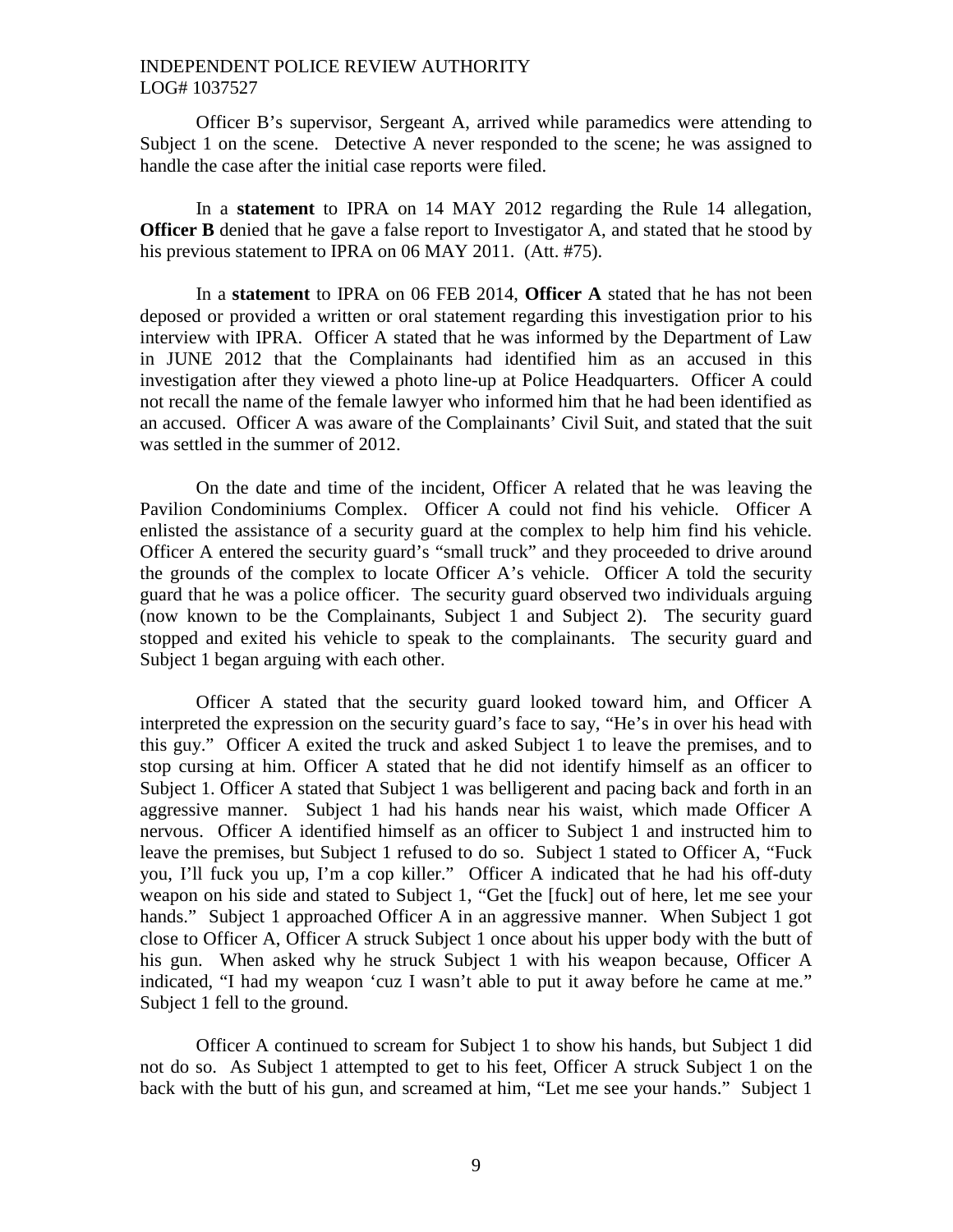fell back to the ground. Officer A feared that Subject 1 had a weapon in his possession. Officer A heard someone running behind him and when he turned around it was Subject 2. Officer A stated to Subject 2, "Get the [fuck] back."

Subject 2 stated to Officer A, "You're gonna regret this [motherfucker]," and then made a call on her cellular telephone. Officer A believed that Subject 2 was calling for other people to respond to the scene to possibly attack him. Officer A stated that he was in fear of his life after Subject 1 had stated that he was a "cop killer" and Subject 2 made a telephone call. Officer A walked back to the security vehicle and holstered his gun. The security guard stated to Officer A, "We have to go." The security guard and Officer A drove away from the scene. After locating his vehicle, Officer A entered his vehicle and drove away from the complex without further incident.

Officer A related that Subject 1 did not strike him in any manner during this incident. Other than striking Subject 1 twice with the butt of his gun, Officer A stated that he did not have any further physical contact with Subject 1. Officer A stated that he did not have any physical contact with Subject 2 during this incident.

Prior to this incident, Officer A stated that he had consumed approximately two light beers at the Cabana Club (a restaurant/bar on the grounds of the Pavilion Apartments Complex). Officer A stated that he was at the Cabana Club waiting on a friend who lives in the complex, but that his friend never showed. Officer A stated that he was at the Cabana Club for approximately an hour and a half before leaving.

Officer A stated that he did not report this incident to the Chicago Police Department (CPD) or anyone else. Officer A stated that he should have reported the incident, and that it was dumb on his behalf not to do so. When asked why he did not arrest Subject 1, Officer A stated, "I had to get out of there, I didn't want to wait around." Officer A further related that he did not have handcuffs with him during the incident. Officer A stated that he did not observe any CPD officer respond to this incident, and that he did not speak to any CPD officer during this incident. Officer A stated that he did not sustain any injury during this incident. Officer A did not observe any injury to Subject 1 nor Subject 2. When Officer A was informed that Subject 1 and Subject 2 sustained injuries, he stated that Subject 1 sustained injuries because he struck him with the butt of his gun, but that he had no knowledge as to how Subject 2 sustained injury. Officer A related that he does not know Officer B, and that he has never had any contact with Officer B.

Officer A denied that he was under the influence of alcohol or any other substance during this incident. Officer A stated that he was justified in displaying and pointing his gun at Subject 1 because Subject 1 had threatened to kill him, and approached him. When asked, Officer A stated that he did not observe Subject 1 to have a weapon or anything of the nature in his hand during this incident that could cause physical harm to him. Officer A stated that he was justified in displaying and pointing his gun at Subject 2 because his gun was already out and he heard someone approaching him from behind. Officer A stated that Subject 2 was approximately six feet away from him when he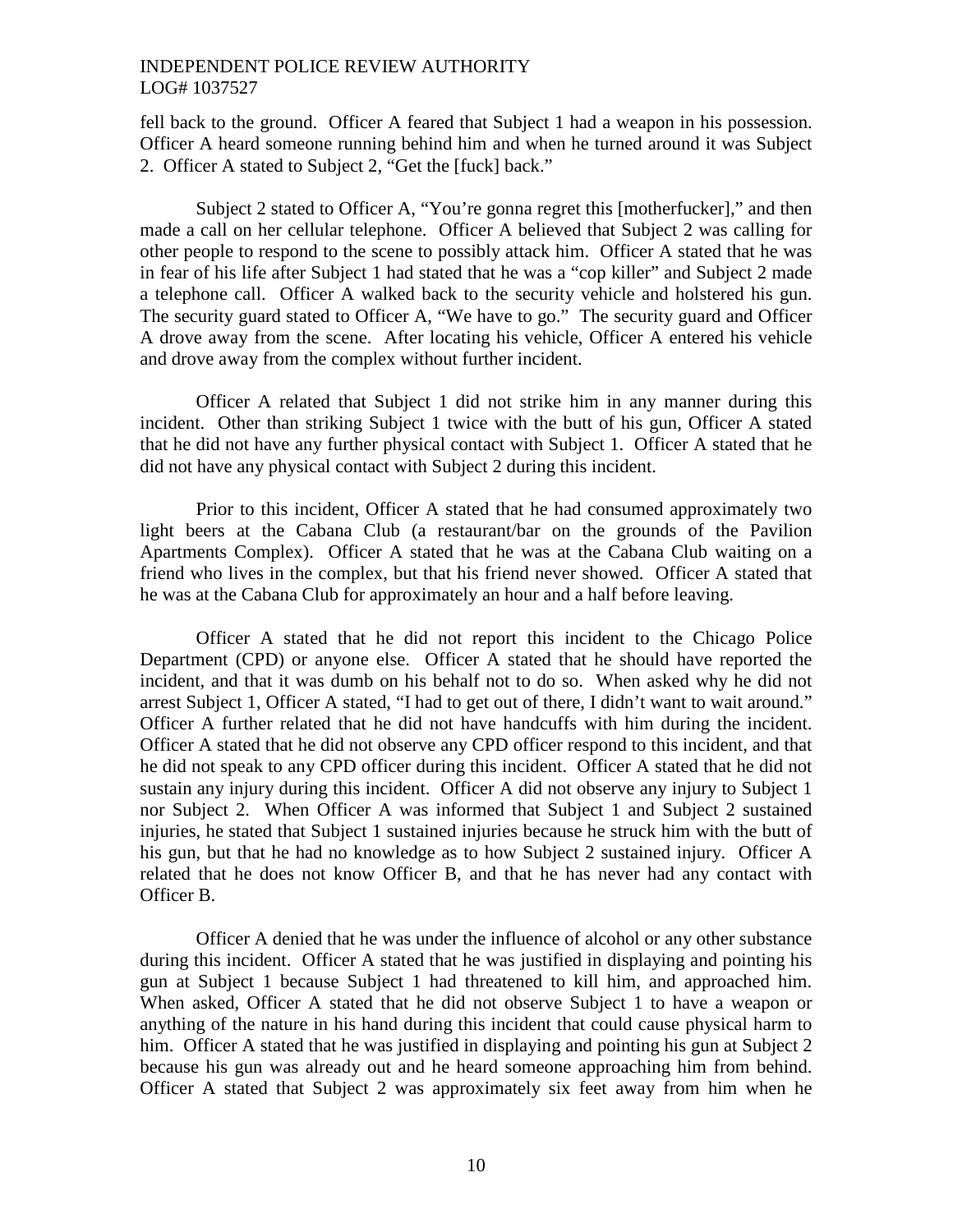pointed the gun at her. Officer A denied pushing, choking, and placing the barrel of his gun inside Subject 2's mouth. Officer A denied that he struck Subject 1 about his head and face with his gun, but admitted to striking Subject 1 about his body with the butt of his gun. Officer A denied that he violated Subject 1's and Subject 2's  $4<sup>th</sup>$  Amendment rights, or that he conspired with Officer B to cover up his attack against Subject 1 and Subject 2. Officer A admitted to directing profanity toward Subject 1 and Subject 2, and failing to document his encounter with Subject 1 and Subject 2.

When Officer A was asked why the security guard would corroborate Subject 1's and Subject 2's account of the incident, Officer A stated because the security guard is trying to remove himself from any liability. Officer A stated that he was assigned to the 7<sup>th</sup> District Station in the Englewood neighborhood at the time of this incident. When Officer A was asked how Subject 1 and Subject 2 knew he was from the  $7<sup>th</sup>$  District Station in Englewood, he related that the security guard or their lawyer probably informed them of such. (Att. 95).

## **CONCLUSION & FINDINGS:**

# **Officer [A](#page-10-0)<sup>5</sup>**

Based on the aforementioned evidence, the following findings are recommended for the allegations against Officer A:

**Allegation #1:** That Officer A without justification displayed and pointed his handgun at the Complainants, in violation of Rule 8, "Disrespect to or maltreatment of any person, while on or off duty."

**Finding: SUSTAINED.** Officer A admitted that he unholstered his weapon, pointed it at Subject 1, and struck Subject 1 twice with the butt of the gun. Officer A claimed that he was justified in pointing the gun at Subject 1 because "he threatened to kill me, he came at me, he said he was a cop killer and came at me."

In his statement given to IPRA investigators on 06 FEB 2014 (*see* pp. 9-11 and 18), Officer A recounted the following sequence of events:

- Officer A identified himself as a police officer and told Subject 1 to leave.
- Subject 1 said, "Fuck you, I'll fuck you up, I'm a cop killer."
- Officer A displayed his off-duty weapon and said to Subject 1, "Get the [fuck] out of here, let me see your hands."
- Subject 1 came toward Officer A "in an aggressive manner."

<span id="page-10-0"></span> $<sup>5</sup>$  Officer A was not presented with an allegation addressing false statements to IPRA investigators prior his</sup> resignation on May 16, 2016. Were he still employed, IPRA would have alleged that Officer A violated Rule 14, which prohibits "making a false report, written or oral," by falsely stating that he had neither seen nor spoken with Officer B at the scene.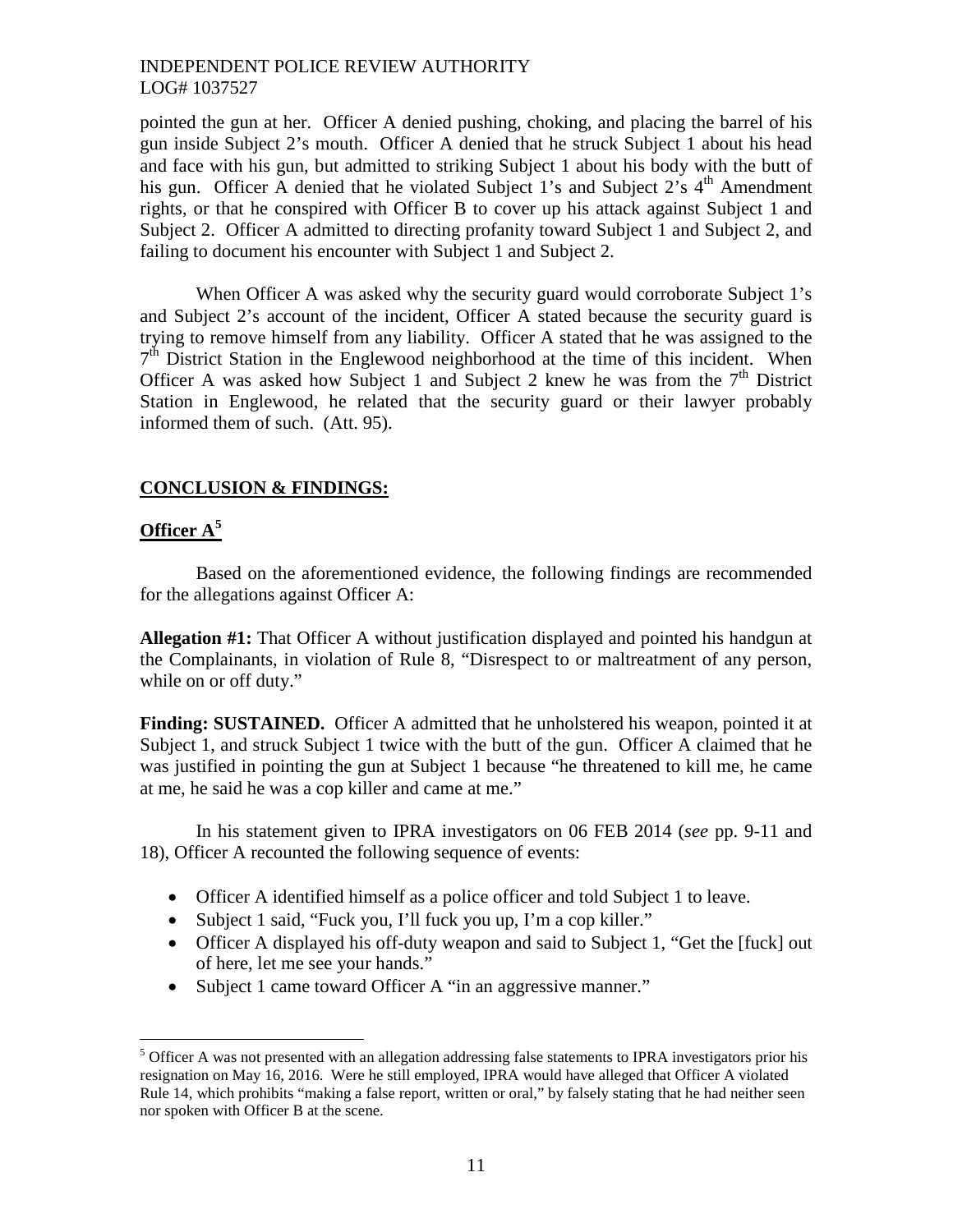- Officer A used the butt of the weapon in his hand to strike Subject 1, and then screamed at Subject 1 to show his hands.
- Officer A struck Subject 1 a second time with the butt of the gun, and "screamed at him, 'Let me see your hands,'" after which Subject 1 "finally…went down."
- Officer A heard someone running up behind him. He turned toward the sound and saw that it was Subject 2 approaching him. Officer A admittedly displayed and pointed his gun at Subject 2 and told her to "get the [fuck] back."

Officer A also admitted that he never saw a "weapon or anything of that nature" in Subject 1's hand.

Even accepting Officer A's version and sequence of events as true, Officer A was not justified in displaying or pointing his weapon at either Subject 1 or Subject 2. The contemplated or actual discharge of a firearm constitutes lethal force. General Order G03-02-03 states in pertinent part that "a sworn member is justified in using force likely to cause death or great bodily harm only when he or she reasonably believes that such force is necessary to prevent death or great bodily harm to the sworn member or to another person." Furthermore, although not presented as an allegation in this case, CPD's Rules and Regulations specifically prohibit the unnecessary use of a weapon (*see* Rule 38, which prohibits, "Unlawful or unnecessary use or display of a weapon").

While Subject 1's purported statement (according to Officer A's account) of "Fuck you, I'll fuck you up, I'm a cop killer," could be construed as a threat of some sort of violence toward Officer A, it is not reasonable to interpret such a statement as constituting a credible and imminent threat of death or great bodily harm, especially given Officer A's admission that he had no particularized reason to believe Subject 1 was armed with any sort of weapon.

Officer A's claim that Subject 1 came at him in an aggressive manner is not credible because (1) Officer A was noticeably intoxicated, which may have impaired his recollection; (2) he has a strong self-interest in denying the allegation; and (3) his account is contradicted by Security Guard 1, an apparently neutral third-party witness. Security Guard 1's detailed report contains no mention of any physically-aggressive acts by either Subject 1 or Subject 2, and portrays Officer A as the sole aggressor. Rather than supporting or even remaining neutral about Officer A's actions, Security Guard 1 actively intervened on behalf of Complainants by repeatedly telling Officer A to stop and calling 911.

Furthermore, even if Subject 1 had approached Officer A in an aggressive manner, that could not provide justification for displaying the weapon. According to the sequence of events Officer A provided, Officer A's statement ("I had my weapon 'cuz I wasn't able to put it away before he came at me") to IPRA suggests that he displayed his gun *before* Subject 1 purportedly came toward him. Displaying and pointing his gun at Subject 2 was also unjustified, as her purported conduct (even as described by Officer A) could not reasonably lead an officer to believe that she posed a threat of imminent death or great bodily harm. Furthermore, had Officer A truly felt threatened and justified in his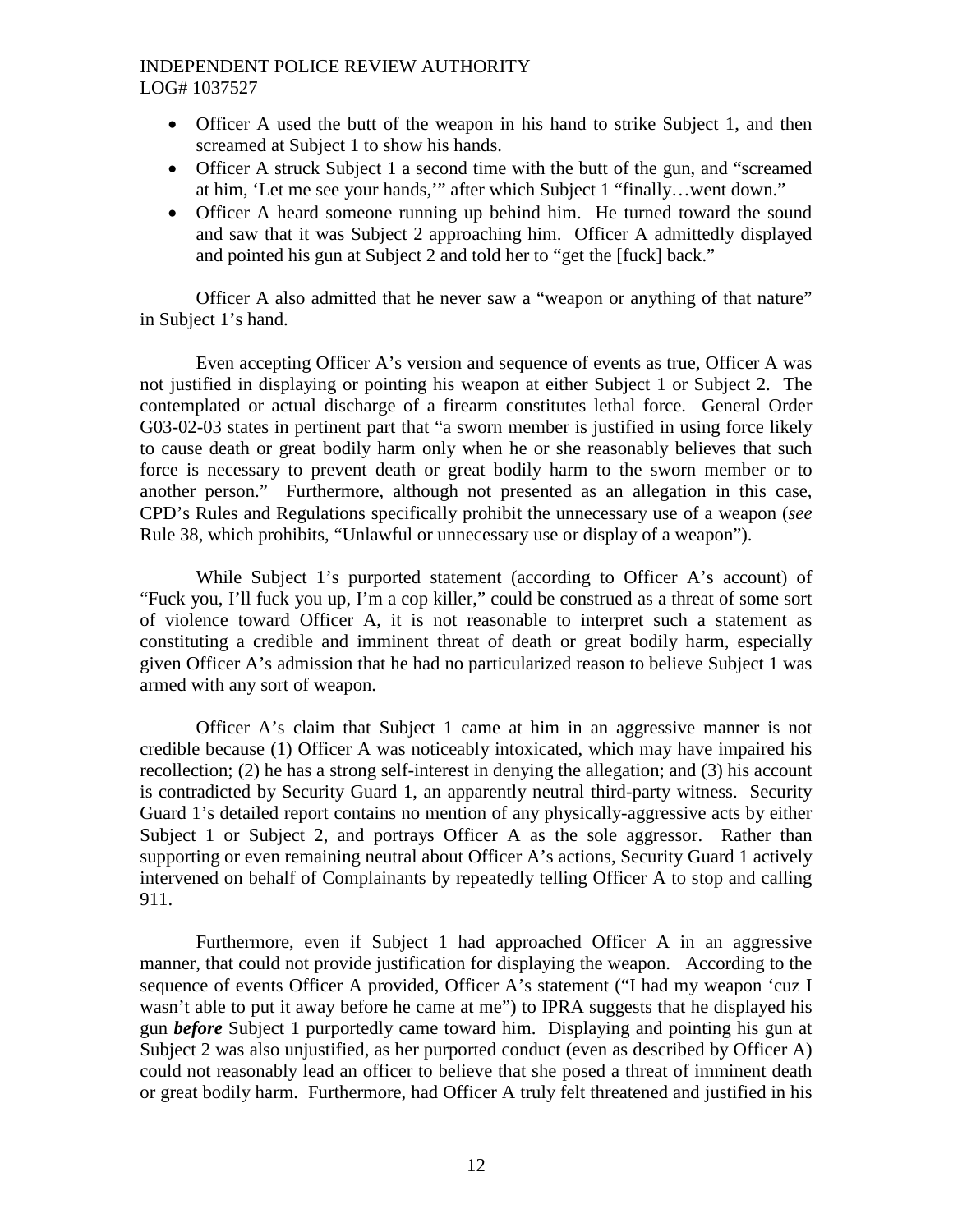use of force, it seems at odds that he would holster his weapon and leave the scene without making an arrest.

**Allegation #2:** That Officer A pushed Subject 2, in violation of Rule 2, "Any action or conduct which impedes the Department's efforts to achieve its policy and goals or brings discredit upon the Department."

**Findings: SUSTAINED.** Officer A denied pushing Subject 2. However, his credibility is diminished (1) because he was noticeably intoxicated, which may have impaired his recollection; (2) by his own self-interest in denying the allegation; and (3) by contradictory evidence from Security Guard 1. In his Incident Report, Security Guard 1 stated that he saw Officer A push Subject 2 and strike her hand.

Pushing Subject 2 was an unreasonable use of force under the circumstances, and thus a violation of Section III(B) of General Order 03-02 (Use of Force Guidelines: "Department members will use an amount of force reasonably necessary based on the totality of the circumstances to perform a lawful task, effect an arrest, overcome resistance, control a subject, or protect themselves or others from injury").

Furthermore, this allegation should be sustained because Officer A should never have interacted with Complainants at all. Throughout the incident Officer A abused his authority as a police officer in many ways, including but not limited to when he

- displayed his badge and invoking his status as a police officer while visibly intoxicated in public;
- demanded a ride in the security vehicle despite Security Guard 1's protests;
- unnecessarily inserted himself into a situation that did not concern him or require law enforcement involvement, and then needlessly escalating the situation both verbally and physically;
- verbally and physically abused two citizens; and
- attempted to use his status as a Chicago Police officer to conceal his misconduct and evade the resulting consequences.

Officer A's misconduct thus violated Rule 2 by "bring[ing] discredit upon the Department" and "imped[ing] the Department's efforts to achieve its policy and goals," which include earning and maintaining the trust, respect and goodwill of the people of the City of Chicago.

**Allegation #3:** That Officer A choked Subject 2, in violation of Rule 9, "Engaging in any unjustified verbal or physical altercation with any person, while on or off duty."

**Findings: UNFOUNDED.** Sergeant A interviewed Subject 2, Subject 1 and Security Guard 1 immediately after the incident; none of them claimed at that time that Officer A had choked Subject 2. No such conduct or any injury to Subject 2's neck was noted in Security Guard 1's Incident Report; in contrast, the Incident Report does note that Officer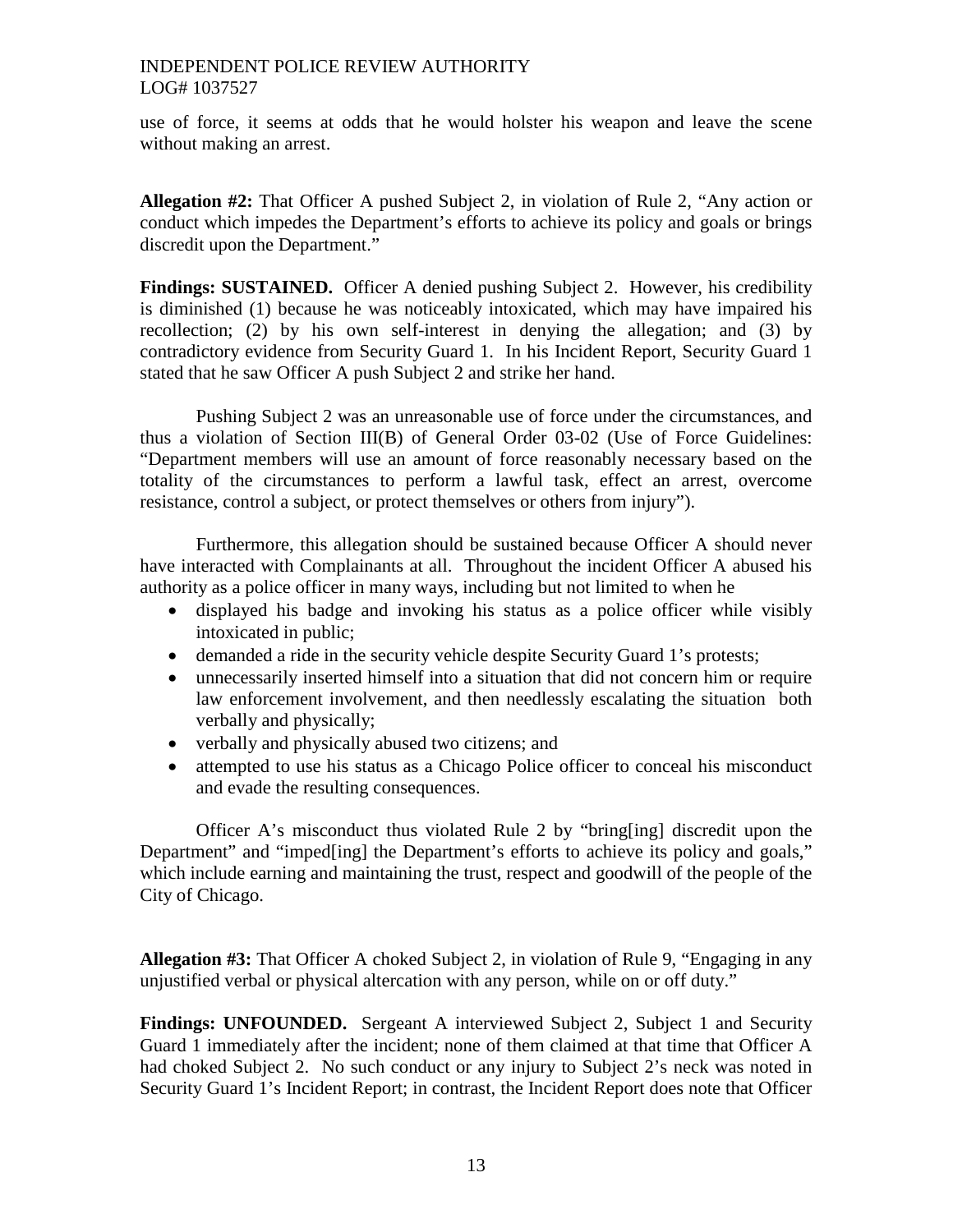A injured Subject 2's hand. Similarly, Security Guard 2's Incident Report does not indicate that any such allegation was made by Subject 2, Subject 1 or Security Guard 1 at the security office immediately after the incident.

**Allegation #4:** That Officer A placed the barrel of his handgun inside Subject 2's mouth, in violation of Rule 8, "Disrespect to or maltreatment of any person, while on or off duty."

**Findings: UNFOUNDED.** Sergeant A interviewed Subject 2, Subject 1 and Security Guard 1 immediately after the incident; none of them claimed at that time that Officer A had placed the barrel of his handgun inside Subject 2's mouth. No such conduct or any injury to Subject 2's mouth was noted in Security Guard 1's Incident Report; in contrast, the Incident Report does note that Officer A injured Subject 2's hand. Similarly, Security Guard 2's Incident Report does not indicate that any such allegation was made by Subject 2, Subject 1 or Security Guard 1 at the security office immediately after the incident.

**Allegation #5:** That Officer A struck Subject 1 about his head, face, and body with his handgun, in violation of Rule 8, "Disrespect to or maltreatment of any person, while on or off duty."

**Findings: SUSTAINED.** Officer A admitted that he struck Subject 1 with his gun multiple times. As discussed above with regard to Allegation #1, Officer A had no justification for striking Subject 1. Striking a citizen without justification certainly constitutes disrespect and maltreatment, which violates Rule 8. Additionally, striking Subject 1 was an unreasonable use of force under the circumstances in violation of Section III(B) of General Order 03-02 (Use of Force Guidelines: "Department members will use an amount of force reasonably necessary based on the totality of the circumstances to perform a lawful task, effect an arrest, overcome resistance, control a subject, or protect themselves or others from injury").

**Allegation #6:** That Officer A violated Complainants' Fourth Amendment rights, which violated of Rule 1's prohibition against "violation of any law or ordinance."

Findings: SUSTAINED. Complainants' right to be free from unreasonable seizures is guaranteed by the Fourth Amendment of the United States Constitution. A police officer's use of force against a citizen is a "seizure" for purposes of the Fourth Amendment. Therefore, to be lawful, a police officer's use of force must be reasonable under the circumstances in which it occurred. As discussed above, Officer A acted unreasonably when he chose to confront Complainants and to use force against them. This conclusion is consistent with the outcome of the federal civil rights lawsuit brought by Complainants pursuant to 42 U.S.C. § 1983, in which they sought to enforce their Fourth Amendment rights. Judgment was entered in their favor and against Officers A and B and the City of Chicago.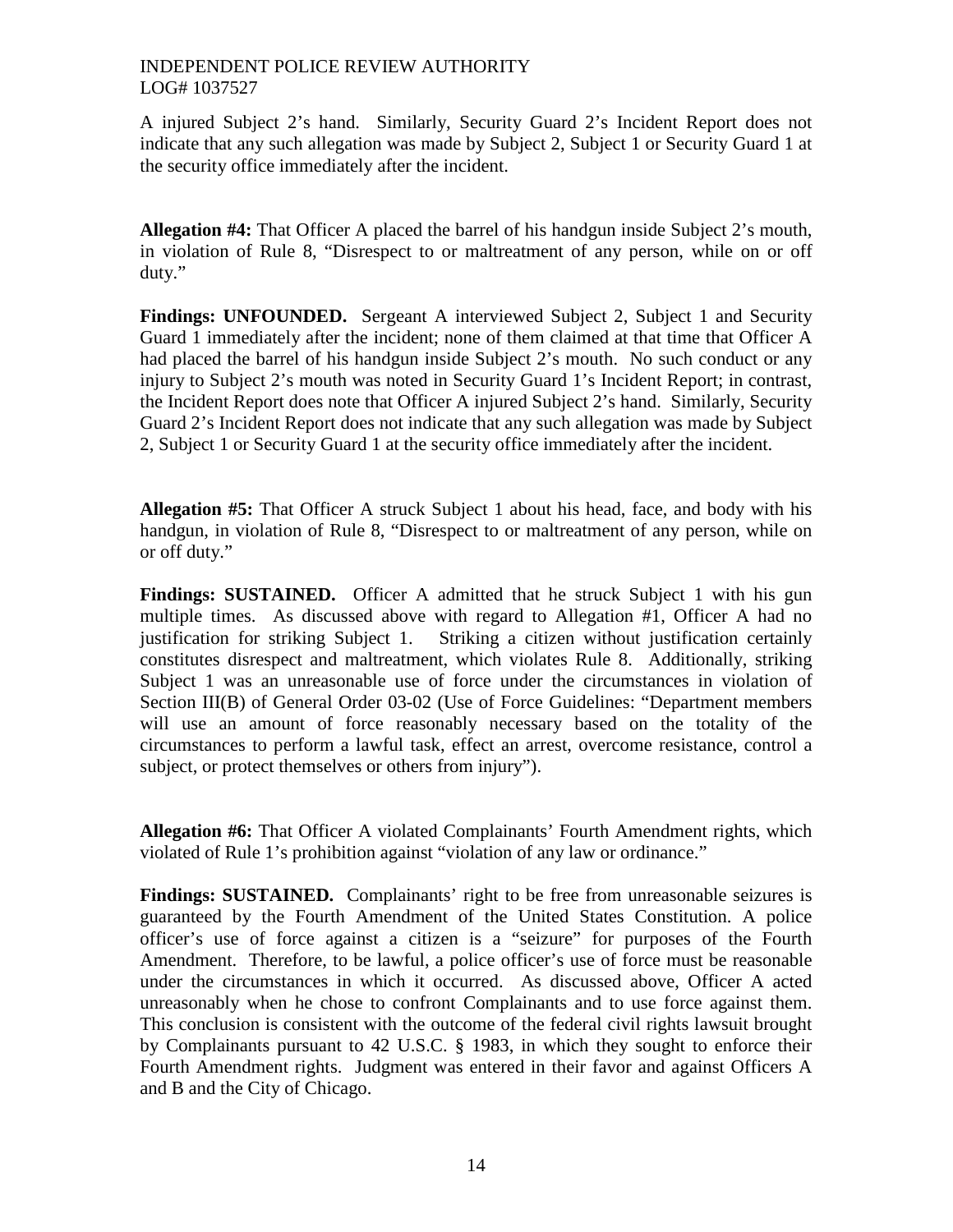**Allegation #7:** That Officer A conspired with Officer B to cover up his attack on the Complainants, in violation of Rule 2, "Any action or conduct which impedes the Department's efforts to achieve its policy and goals or brings discredit upon the Department."

**Findings: NOT SUSTAINED.** Subject 1, Subject 2, and Security Guards 1 and 2, all provided consistent and credible accounts of the incident. Each of the involved parties related that Officer B and Officer A interacted with one another. Subject 1 and Subject 2 related that Officer B stated words to Officer A to the effect of, "Oh, just get out of here." Thereafter, Officer A fled from the scene on foot. During his 06 FEB 2014 interview with IPRA investigators, Officer A stated that he did not observe any CPD officer respond to this incident, and that he did not speak to any CPD officer during this incident. Officer A furthermore acknowledged fleeing the scene of the incident, as well as failing to document his involvement in the incident in a formal report. Although Officer A denies this allegation, the consistent and credible statements of Subject 1, Subject 2, and Security Guards 1 and 2 show that Officer B allowed Officer A to leave the scene of the incident, and that neither officer reflected their interaction in reports. At a minimum, Officer B and Officer A's actions are not commensurate with CPD's efforts to earn and maintain the trust, respect and goodwill of the people of the City of Chicago.

However, the  $7<sup>th</sup>$  Circuit's Pattern Jury Instructions, 5.09, define conspiracy as "an express or implied agreement between two or more persons to commit a crime." Although it may be that Officer A was allowed to leave the scene by Officer B based upon an express or implied agreement, IPRA was unable to gather sufficient evidence to during the course of the investigation to prove an express or implied agreement by a prepondence. It could just as easily be argued that Officer B alone decided that Officer A should be allowed to leave the scene.

**Allegation #8:** That Officer A directed profanity toward the Complainants, in violation of Rule 8, "Disrespect to or maltreatment of any person, while on or off duty."

**Findings: SUSTAINED.** Officer A admitted that he directed profanity to both Subject 1 and Subject 2 in violation of Rule 8.

**Allegation #9:** That Officer A failed to document his encounter with the Complainants in violation of in violation of Rule 6, "Disobedience of an order or directive, whether written or oral," and Rule 10, which prohibits "[i]nattention to duty," in contravention of Special Order S09-05-01, which mandates that Department members accurately document their actions and include necessary information in reports.

**Findings: SUSTAINED.** Officer A admitted that he failed to document or report in any manner the incident or his use of force therein.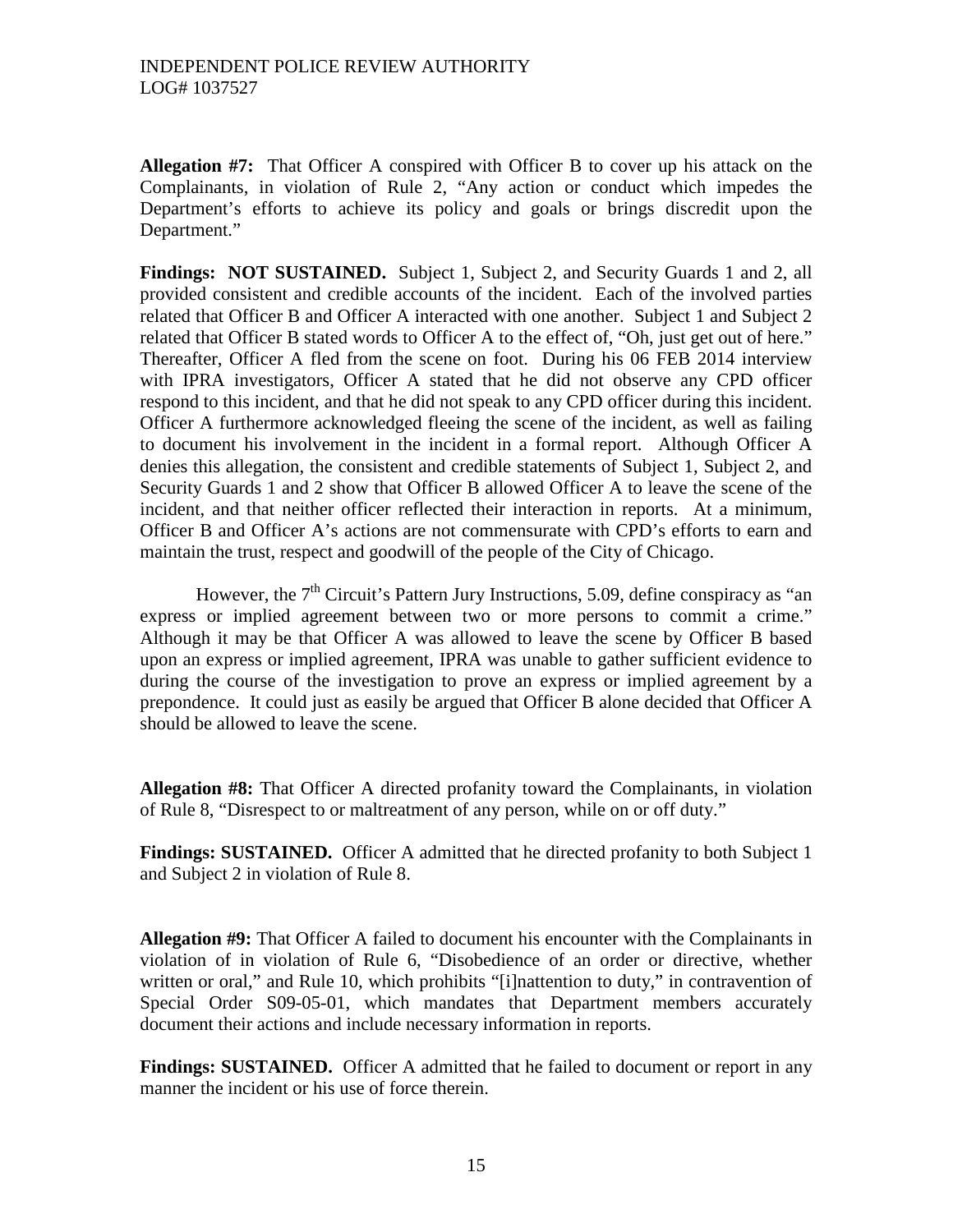# **Officer B**

Based on the aforementioned evidence, the following findings are recommended for the allegations against Officer B:

**Allegation #1:** That Officer B violated Subject 1's and Subject 2's Fourteenth Amendment Rights by failing to provide them with police service.

**Findings:** UNFOUNDED. Citizens do not have a constitutional right to any specific police service.

**Allegation #2:** That Officer B conspired with Officer A to cover up the criminal attack on Subject 1 and Subject 2 by Officer A, in violation of Rule 2, "Any action or conduct which impedes the Department's efforts to achieve its policy and goals or brings discredit upon the Department."

**Findings: NOT SUSTAINED.** Subject 1, Subject 2, and Security Guards, 1 and 2, all provided consistent and credible accounts of the incident. Each of the involved parties related that Officer B and Officer A interacted with one another. Subject 1 and Subject 2 related that Officer B stated words to Officer A to the effect of, "Oh, just get out of here." Thereafter, Officer A fled from the scene on foot. Officer B omitted his interaction with Officer A in the Case Incident Report. Although Officer B denies this allegation, the consistent and credible statements of Subject 1, Subject 2, and Security Guards 1 and 2 show that Officer B allowed Officer A the leave the scene of the incident and then attempted to obscure the truth about his interactions with Officer A by omitting them from his report. At a minimum, Officer B's actions are not commensurate with CPD's efforts to earn and maintain the trust, respect and goodwill of the people of the City of Chicago.

However, the  $7<sup>th</sup>$  Circuit's Pattern Jury Instructions, 5.09, define conspiracy as "an express or implied agreement between two or more persons to commit a crime." Although it may be that Officer A was allowed to leave the scene by Officer B based upon an express or implied agreement, IPRA was unable to gather sufficient evidence to during the course of the investigation to prove an express or implied agreement by a prepondence. It could just as easily be argued that Officer B alone decided that Officer A should be allowed to leave the scene.

**Allegation #3:** That Officer B failed to document his encounter with Officer A, in violation of Rule 6, "Disobedience of an order or directive, whether written or oral," and Rule 10, which prohibits "[i]nattention to duty," in contravention of Special Order S09- 05-01, which mandates that Department members accurately document their actions and include necessary information in reports.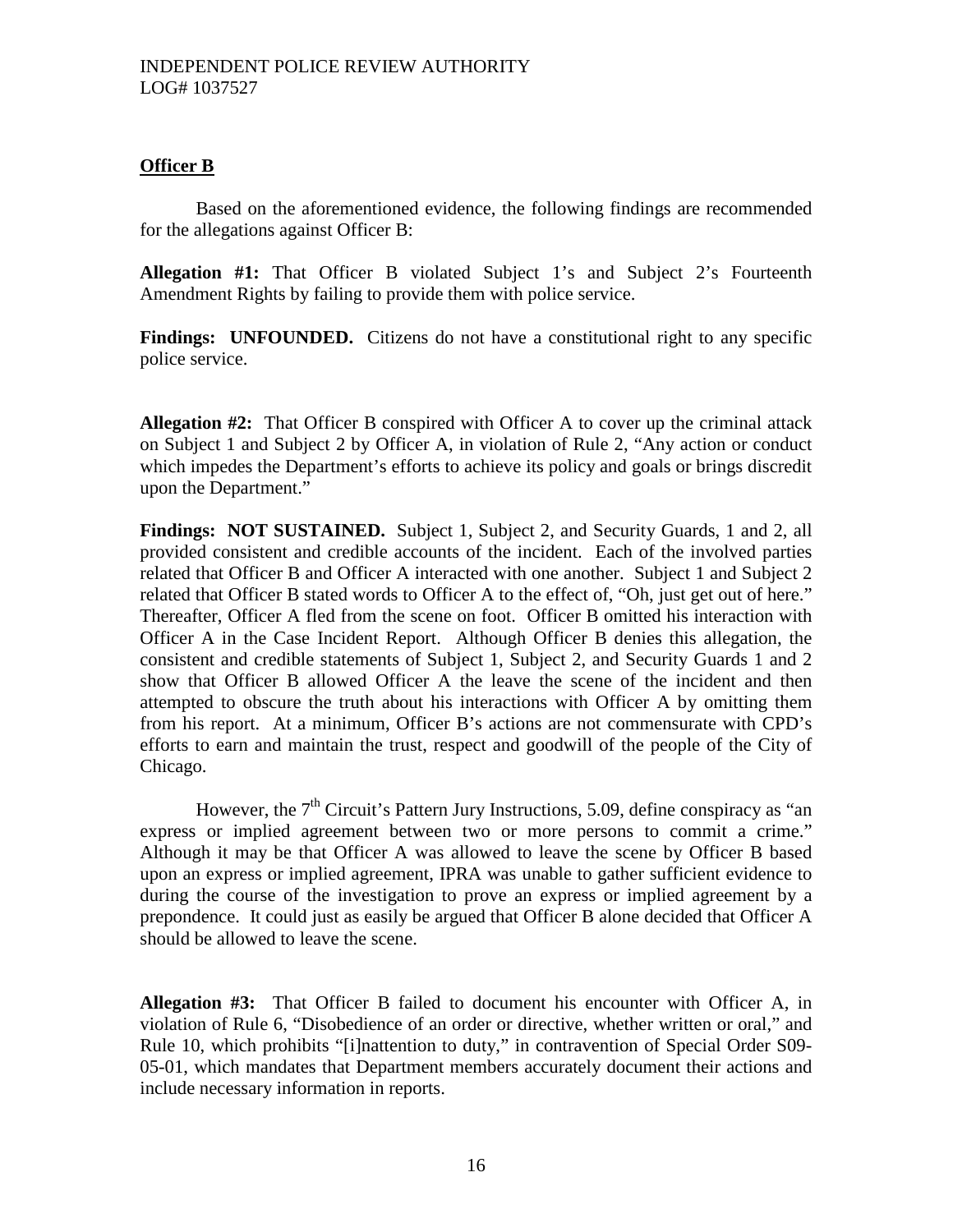**Findings: SUSTAINED.** As discussed above with regard to Allegation #2, each of the involved parties provided consistent and credible statements indicating that Officer B and Officer A interacted with one another at the security office, but Officer B failed to reflect these interactions in his Case Incident Report.

**Allegation #4:** That on 06 MAY 2011 at 0635 hours, Officer B gave a false statement to IPRA Investigator A regarding his contact with Officer A, in violation of Rule 14, which prohibits "making a false report, written or oral."

**Findings: SUSTAINED.** As discussed above with regard to Allegation #2, Officer B's statement to IPRA that he neither saw nor interacted with Officer A is flatly contradicted by both Complainants and both security guards, all of whom provided consistent and credible statements indicating that Officer B interacted with Officer A at the security office. Each of the involved parties related that Officer B and Officer A interacted with one another. Subject 1 and Subject 2 related that Officer B stated words to Officer A to the effect of, "Oh, just get out of here," allowing Officer A to leave the scene and escape consequences for his actions. Although Officer B denies this allegation, the consistent and credible statements of Subject 1, Subject 2, and Security Guards 1 and 2 prove by a preponderance of the evidence that Officer B allowed Officer A the leave the scene of the incident and then attempted to obscure the truth about his interactions with Officer A by omitting them from his report. There is no plausible way that Officer B could have been mistaken about Officer A's presence on the scene on the night of the incident.

# **Detective A**

Based on the aforementioned evidence, the following findings are recommended for the allegations against Detective A:

**Allegation #1:** That Detective A violated Subject 1's and Subject 2's Fourteenth Amendment rights by failing to provide them with police service.

**Finding: UNFOUNDED.** Citizens do not have a constitutional right to any specific police service. Furthermore, there is no evidence that Detective A denied Complainants police service.

**Allegation #2:** That Detective A conspired to cover up the criminal attack against Subject 1 and Subject 2.

**Finding: UNFOUNDED.** There is no evidence that Detective A covered up or conspired with anyone to cover up Officer A's or Officer B's misconduct. Indeed, there is no evidence that Detective A knew of Officer B's misconduct, or that Detective A knew that Officer A was the offender who battered Complainants.